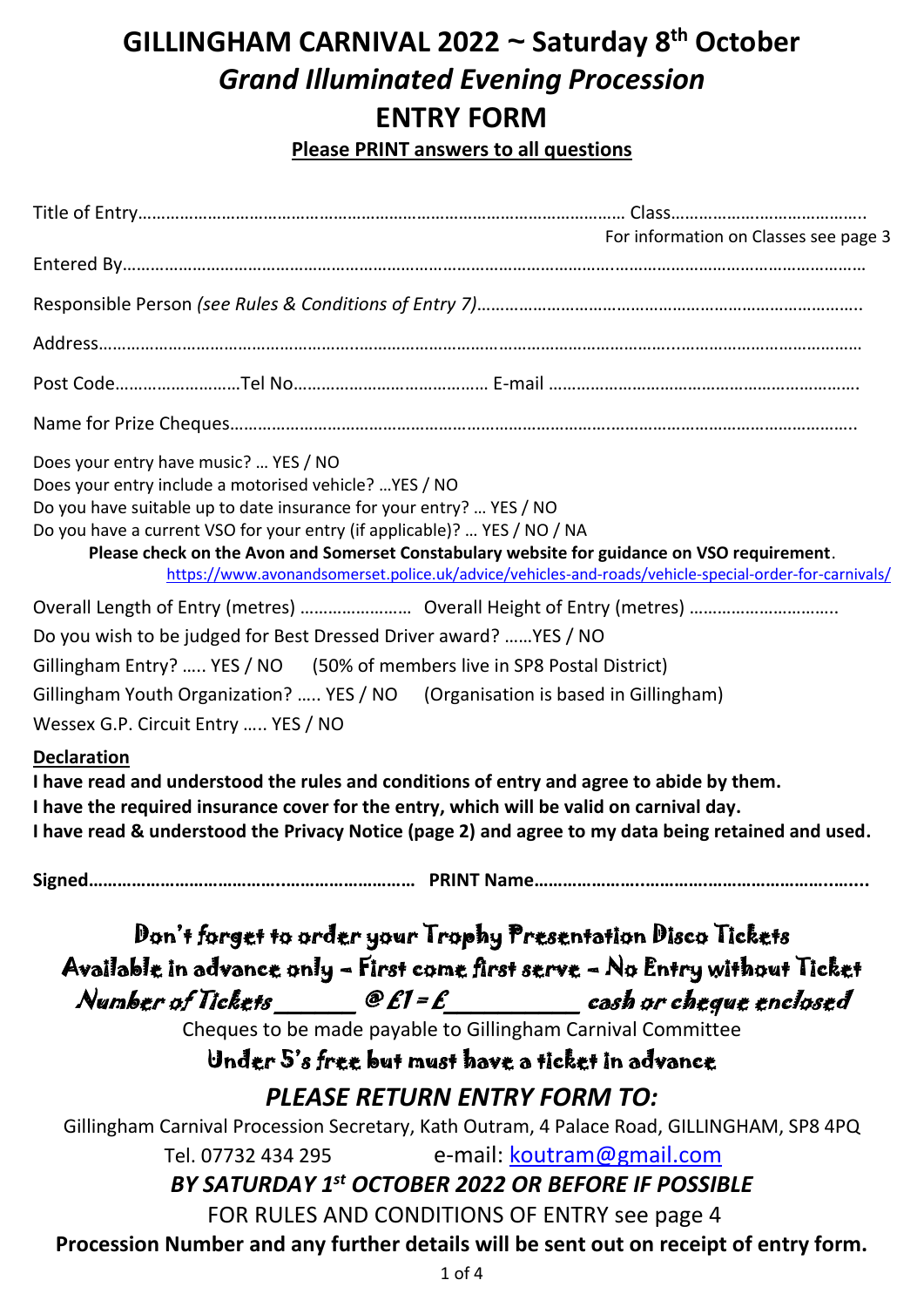# **GILLINGHAM CARNIVAL 2022 ~ Saturday 8 th October**

### **Assemble 6.00 pm at Brickfields Business Park Move-Off 7.15 pm Judging En-Route**

**Trophy Presentation Disco ~ Carnival Night from 9pm - midnight**

**At Space Inflators** (formerly Legends), Brickfields Business Park.

## **Tickets £1 in advance only.**

### **Under 5's free but must have a ticket in advance**

*Results will be posted on the Gillingham Carnival website [www.gillinghamcarnival.org.uk](http://www.gillinghamcarnival.org.uk/) late on Sunday 9 th October*

## **Privacy Notice**

The data you have provided will be used by the committee for purposes only in connection with the running of Gillingham Carnival.

Data is stored on computer, memory stick &/or in a ledger and will be provided to committee members when it is needed to facilitate the running of the carnival.

Your data will not be shared with anyone outside of the committee without your prior consent.

You can request a copy of any of your data that we hold.

Your details can be amended or removed from our stored records within 28 days of a written request to:

Gillingham Carnival Procession Secretary, Kath Outram, 4 Palace Road, GILLINGHAM, SP8 4PQ

## **Special Awards**

| <b>Best in Carnival</b>                                                | <b>Blanchard Cup</b>                |  |  |  |
|------------------------------------------------------------------------|-------------------------------------|--|--|--|
| <b>Best Gillingham Entry</b>                                           | Challenge Cup                       |  |  |  |
| Best Gillingham Youth Organization                                     | Youth Centre Cup                    |  |  |  |
| Best Gillingham Entry (excluding Carnival Clubs)                       | Mary Bridle & Angela Ball Rose Bowl |  |  |  |
| <b>Best Band</b>                                                       | The Gerald Bird Shield              |  |  |  |
| Best Comic Entry - Float OR Masquerader                                | Secretary's Cup                     |  |  |  |
| Best Costumes - Motorised Entries (Classes A to I + Q to T)            | Carol Cake Memorial Cup             |  |  |  |
| Best Costumes - Walking Entries Under 16 years (Classes J & K + P & U) | Heron Family Cup                    |  |  |  |
| Best Costumes – Walking Entries Over 16 years (Classes L to $P + U$ )  | Ron Cake "60 years in Carnival" Cup |  |  |  |
| <b>Best Dressed Driver</b>                                             | The David Webber Cup                |  |  |  |
| <b>Most Original Entry</b>                                             | The Bayjays Trophy                  |  |  |  |
| Best Lighting Effect - Floats                                          | Kevin Cross Memorial Cup            |  |  |  |
| Best Lighting Effect - Masqueraders & Trollies                         | The Bailey Family Trophy            |  |  |  |
| <b>Best Construction - Floats</b>                                      | David Fry Memorial Cup              |  |  |  |
| <b>Best Majorette Troupe</b>                                           | The Majorette Trophy                |  |  |  |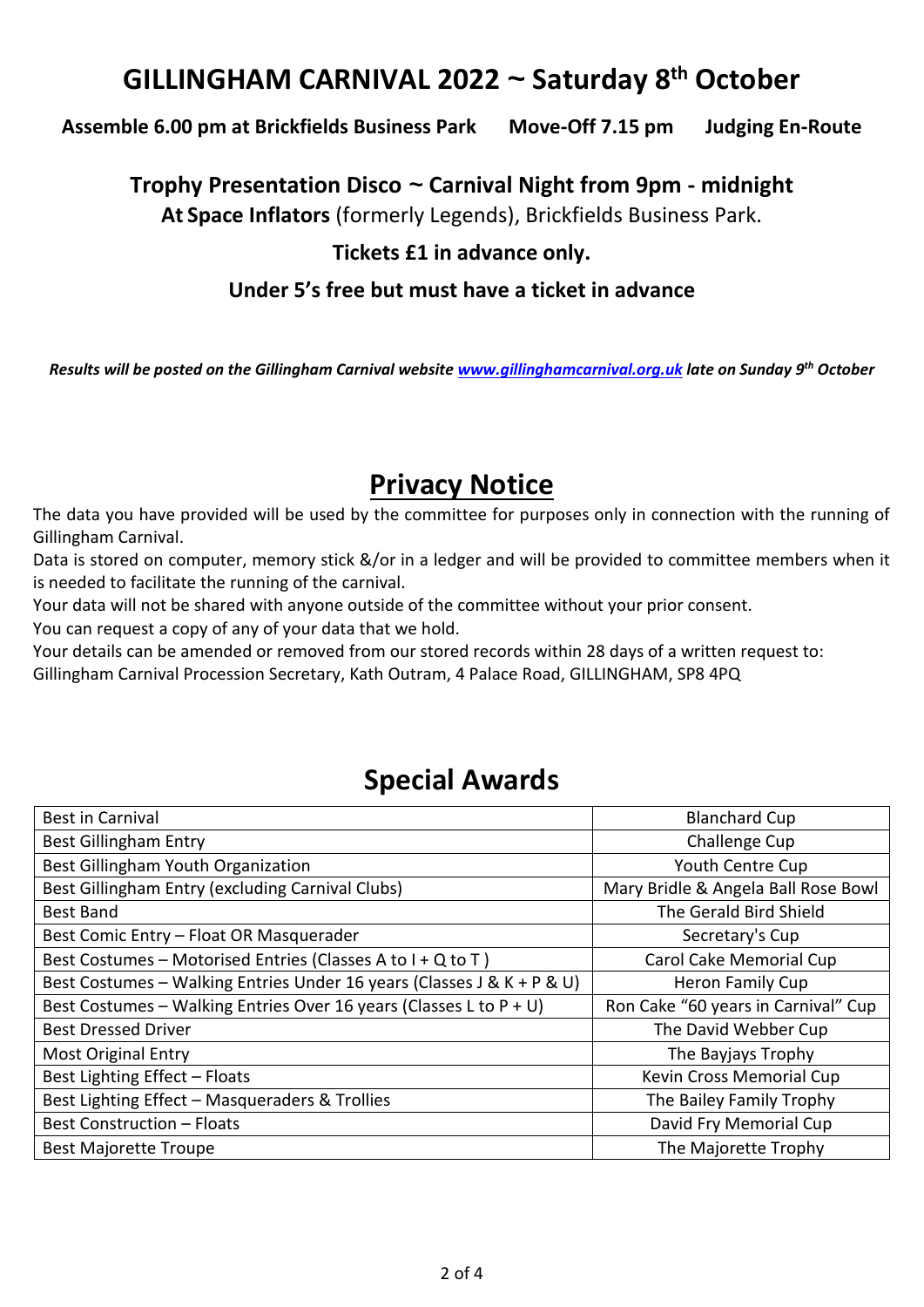# **GILLINGHAM CARNIVAL 2022 ~ Saturday 8 th October** *Grand Illuminated Evening Procession*

**Assemble 6.00 pm at Brickfields Business Park Move-Off 7.15 pm Judging En-Route Trophy Presentation Disco ~ Carnival Night from 9pm - midnight**

**At Space Inflators** (formerly Legends), Brickfields Business Park. **Tickets £1 in advance only.**

*Results will be posted on the Gillingham Carnival website [www.gillinghamcarnival.org.uk](http://www.gillinghamcarnival.org.uk/) late on Sunday 9 th October*

| <b>Class</b> | <b>Description</b>                                                             | <b>Trophies</b>                                            | 1st  | 2nd | 3rd | ❖          |
|--------------|--------------------------------------------------------------------------------|------------------------------------------------------------|------|-----|-----|------------|
| A            | Non Wessex GP Circuit - Tableaux or Feature Float                              | Fred Brown Memorial Cup                                    | £135 | £85 | £65 | £30        |
| B            | Non Wessex GP Circuit - Comic Float                                            | Ann Padfield Memorial Cup                                  | £135 | £85 | £65 | £30        |
| C            | Non Wessex GP Circuit - Under 18 years Float<br>Comic, Tableaux or Feature     | <b>Bernard Cole Memorial Cup</b>                           | £135 | £85 | £65 | £30        |
| Q            | Non Wessex GP Circuit - Non VSO Float - Adult                                  | <b>Claypitts Trophy</b>                                    | £70  | £50 | £40 | £20        |
| $\mathsf{R}$ | Non Wessex GP Circuit - Non VSO Float - Juvenile                               | Kingscourt Trophy                                          | £70  | £50 | £40 | £20        |
| D            | <b>Decorated Trade</b>                                                         | Southern Vehicle Services<br>Trophy                        | Nil  | Nil | Nil | <b>Nil</b> |
| E            | <b>Wessex GP Circuit Entries - Tableaux Float</b>                              | <b>Gillingham Council Trophy</b>                           | £135 | £85 | £65 | £30        |
| F            | <b>Wessex GP Circuit Entries - Feature Float</b>                               | Jubilee Cup                                                | £135 | £85 | £65 | £30        |
| G            | <b>Wessex GP Circuit Entries - Comic Float</b>                                 | Lee Hacker Cup                                             | £135 | £85 | £65 | £30        |
| н            | Wessex GP Circuit Entries - Under 18 years Float<br>Comic, Tableaux or Feature | Walter Bridle & Stanley<br><b>Maidment Memorial Trophy</b> | £135 | £85 | £65 | £30        |
| S            | Wessex GP Circuit Entries - Adult Non VSO Float                                | Newbury Trophy                                             | £70  | £50 | £40 | £20        |
| т            | Wessex GP Circuit Entries - Juvenile Non VSO<br>Float                          | Chantry Trophy                                             | £70  | £50 | £40 | £20        |
| U            | Wessex GP Circuit Entries - Decorated Trolley<br>(Hand Drawn)                  | Shreen Trophy                                              | £40  | £30 | £20 | £10        |
|              | Decorated or Undecorated vehicle<br>with or without walkers                    | Phil Bailey Memorial Cup                                   | £60  | £40 | £30 | £15        |
| J            | Walking - Individual - under 16 years                                          | Ron Weeks Memorial Cup                                     | £25  | £20 | £15 | £5         |
| К            | Walking - Pair - under 16 years                                                | Royal British Legion Cup                                   | £25  | £20 | £15 | £5         |
| L            | Walking - Individual - 16 years & over                                         | Linda Knox Deputy Mayor Cup                                | £25  | £20 | £15 | £5         |
| M            | Walking - Pair - 16 years & over                                               | The Wurzel Cup                                             | £25  | £20 | £15 | £5         |
| N            | Walking Group - Up to six people                                               | Chamber of Commerce Cup                                    | £25  | £20 | £15 | £5         |
| O            | Walking Group - Seven or more people                                           | Committee Shield                                           | £25  | £20 | £15 | £5         |
| P            | Decorated Hand Drawn Trolley, Cycle, Pram<br>(Hand Drawn)                      | Les Luffman Memorial Cup                                   | £40  | £30 | £20 | £10        |

**Unplaced Entries**

#### Non VSO Floats

8

A single decorated unit not more than 2.55 metres wide (approx. 8ft 4ins) and not charging membership or other fees. This would comply with VSO Exemption Rules.

They would still need to comply with all the Construction and Use Regulations that apply to all road going vehicle and trailers.

#### Wessex GP Circuit Floats

Adult entries should have a minimum of 6 persons on board, excluding the driver.

Juvenile entries should have a minimum of 3 persons on board, excluding the driver.

Wessex GP Circuit Decorated Hand Drawn Trolleys

Should have a maximum of 8 participants, including pushers, with a minimum of 1 mounted.

No entry is to exceed 5.5m in height (approx. 18ft), due to overhead wires, and 30m in length (98ft 6ins).

### **Please note:**

### **Majorettes are accepted into the Majorette Parade by invitation only Carnival Royalty are accepted into the procession by invitation only**

Gillingham Carnival Procession Secretary, Kath Outram, 4 Palace Road, GILLINGHAM, SP8 4PQ Tel. 07732 434 295 e-mail: koutram@gmail.com